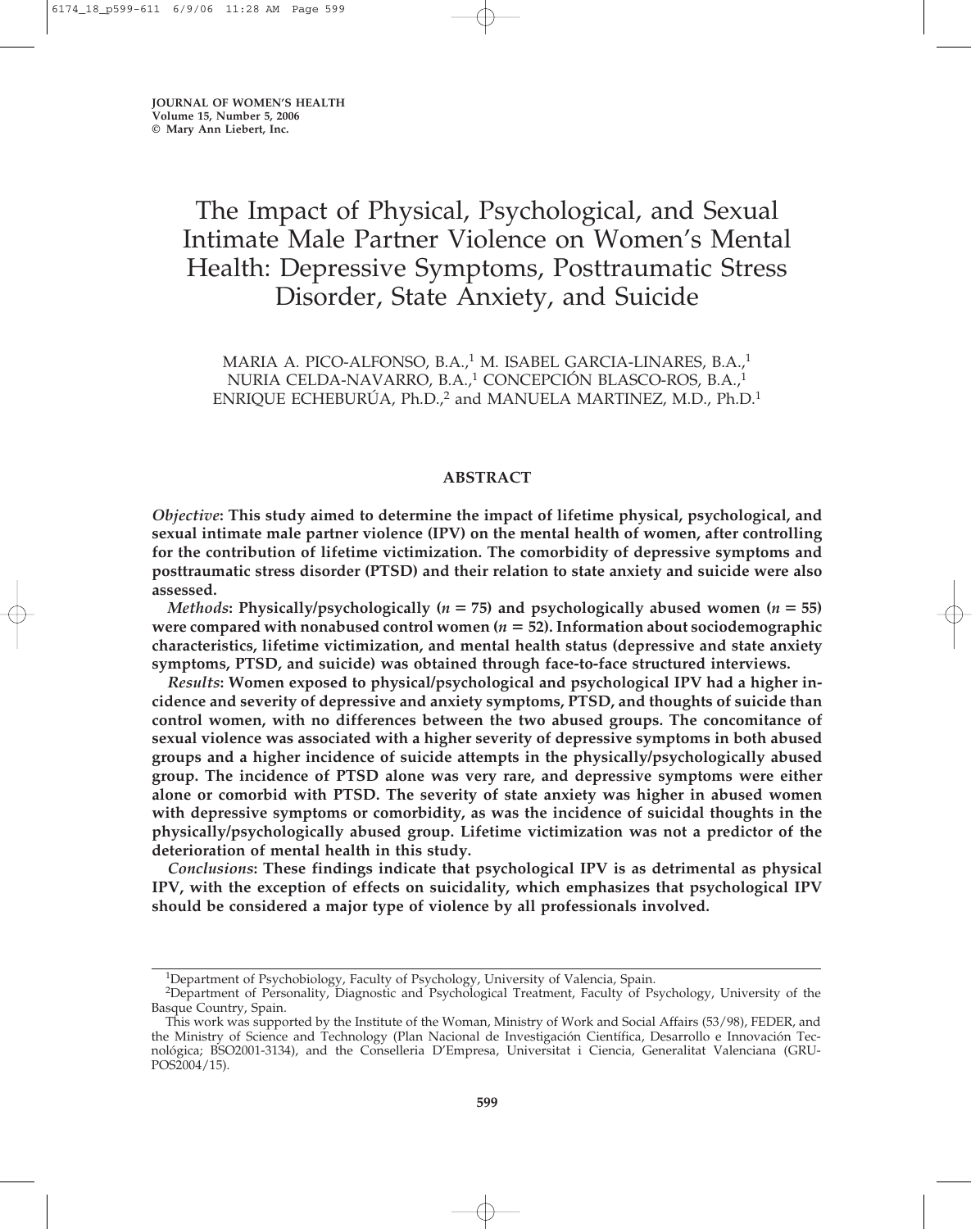## **INTRODUCTION**

**O**NE OF THE MAJOR PUBLIC HEALTH PROBLEMS that<br>has both short-term and long-term mental and physical health consequences for women is intimate partner violence  $(IPV).<sup>1,2</sup>$  This type of violence refers to actual or threatened physical, sexual, or psychological violence perpetrated by current or former partners. The prevalence of IPV toward women is high in most societies, regardless of such issues as economic status, religion, or race, as 10%–69% of women have been exposed to physical violence at some point in their lives. This is often accompanied by psychological violence and, in one third to over one half of cases, by sexual violence. $3-5$  During the last two decades, the number of studies describing the effects of IPV on women's mental health has increased significantly, the most prevalent mental health sequelae being depression, posttraumatic stress disorder (PTSD), and anxiety. $1,2,6-8$  Furthermore, IPV is strongly associated with suicidal behavior, sleep and eating disorders, social dysfunction, and an increased likelihood of substance abuse.<sup>7,9–11</sup> However, although women may be exposed to physical, psychological, or sexual IPV, most studies have focused on the impact of physical IPV on health, $2$  with the possible concomitance of psychological or sexual IPV being taken into account in few studies.12–20 Those studies that have included psychological IPV have indicated that this type of IPV *per se* is enough to predict mental health sequelae. $14-17$ Furthermore, the concomitance of sexual violence increases the negative impact of IPV on mental health.18–20 Very few studies have assessed the impact of psychological IPV alone.<sup>21,22</sup>

Community studies have demonstrated that there is a strong relationship between PTSD and depression in trauma victims.23–25 This comorbidity has been found in several types of victims of interpersonal violence, including women exposed to childhood sexual abuse and adolescent and adult victims of physical and sexual assault.<sup>26–28</sup> Despite the increasing amount of research on the impact of IPV on women's mental health, however, only a few studies have examined the comorbidity between PTSD and depression, finding that they are highly correlated.29–31 This comorbidity may be associated with a more severe mental health deterioration.

Childhood abuse and adulthood experiences of victimization are frequently associated with IPV.

Women reporting a history of childhood abuse or adulthood victimization have an increased risk of IPV.32–34 Therefore, lifetime history of victimization other than IPV should be controlled for when studying the impact of IPV on women's mental health, as it is itself associated with psychopathology.34–43 Previous victimization may also be considered a risk factor for developing psychopathology when victims are confronted with a new experience of violence.<sup>44</sup> However, the contribution of lifetime history of victimization has been taken into account in only a few studies assessing the impact of IPV on women's mental health.<sup>40,44,45</sup>

The main aim of this study was to determine the specific impact of physical, psychological, and sexual IPV on women's mental health, after controlling for the contribution of a lifetime history of victimization. Based on findings in previous research, it was hypothesized that psychological IPV would be as detrimental as physical IPV on depressive, PTSD, and anxiety symptomatology and suicidality in women. Additionally, the comorbidity of PTSD and depressive symptoms and their relation to anxiety and suicide were also assessed.

# **MATERIALS AND METHODS**

#### *Subjects*

The present study is part of a larger research project on the impact of IPV on women's mental and physical health as well as the functioning of the endocrine and the immune systems,  $46-48$  carried out between 2000 and 2002 on a sample of 182 women from the Valencian Community of Spain. Female victims of IPV  $(n = 130)$  were recruited from the 24-hour centers for helping women, and control women  $(n = 52)$ , who lived in a nonviolent partner relationship, were recruited from women's clubs. All participants were of Spanish nationality. The study was approved by the University of Valencia research ethics committee, and after a complete description of the study to the subjects, written informed consent was obtained. Subjects did not receive any money or other inducement for their participation.

#### *Assessment interviews*

The study consisted of a structured interview in which one of four trained female psychologists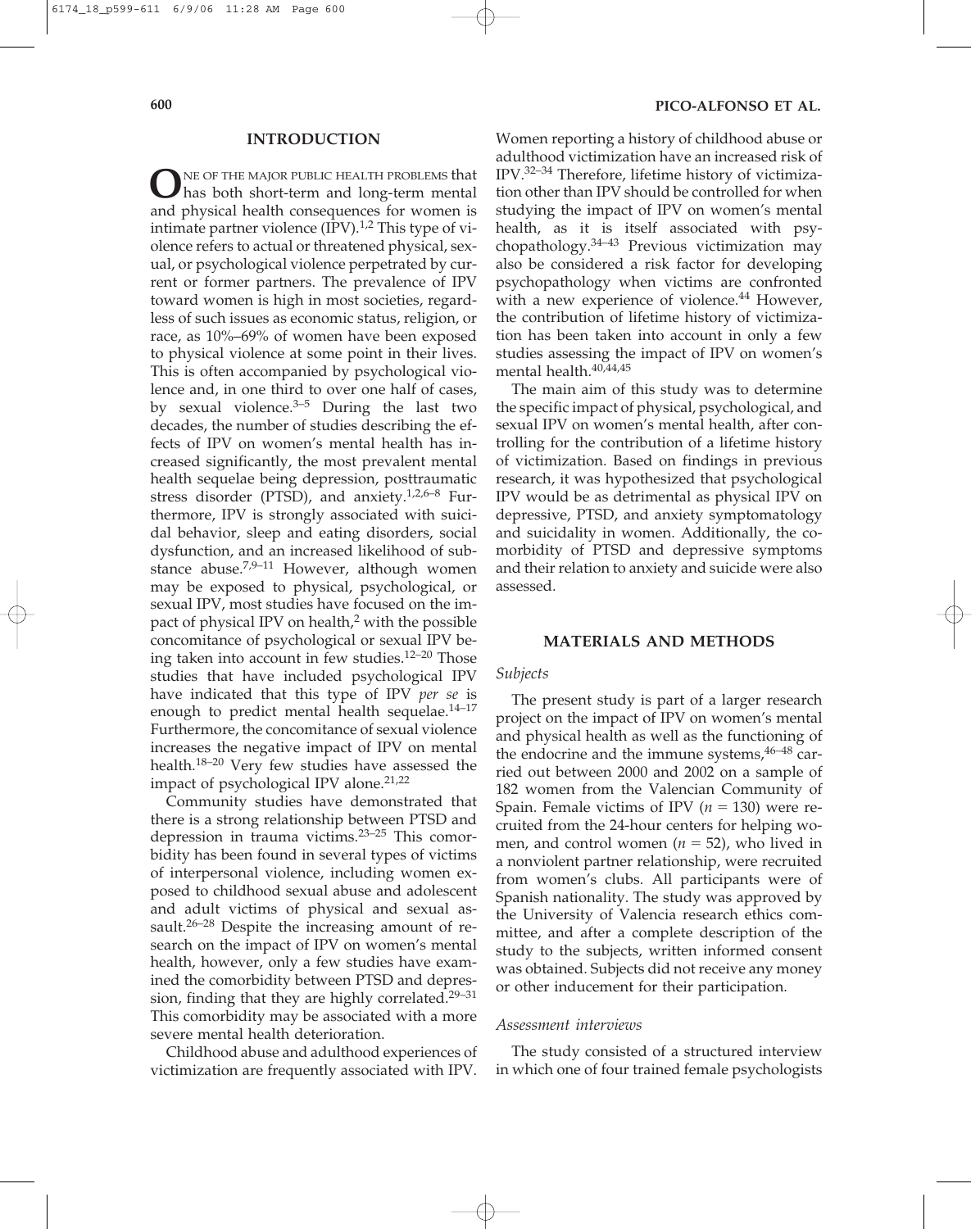asked about the woman's life and health. In general, each woman was interviewed by the same psychologist four to six times, each session taking 1.5 hours. A comprehensive questionnaire was designed for a face-to-face interview. The majority of questions were devised to yield objective factual reports. The questionnaires from which information for the present study was obtained are described later, and more detailed information is given in Garcia-Linares et al. $47$  Information about age, level of education, and previous psychological, psychiatric, and psychopharmacological treatment was obtained as control variables.

*Violence perpetrated by an intimate male partner*. Detailed information about the different types of violence (physical, sexual, and psychological) perpetrated by the intimate male partner was obtained. Each type consisted of one or more of the acts described below. Women were asked to answer "yes" or "no" to the incidence of each act since the beginning of the relationship with the partner. Physical violence included punches, kicks, slaps, pushes, bites, and strangling. Sexual violence included forced sex (vaginal or anal penetration, oral sex, objects inserted in vagina or anus); forced homosexual sex; forced sex with animals, prostitution, or sex in public; physical violence during sexual intercourse (bites, kicks, blows, and slaps); threats to hit the woman or children if rejecting sex, including threats with knives, guns, or other weapons; involvement of children in forced sex or witnessing sexual attacks; and forced or coerced use of pornographic films and photos. Psychological violence included verbal attacks (insults, humiliations); control and power (isolation from family and friends, impediment of decision making, economic abandonment); pursuit and harassment; verbal threats (woman and family's life threatened, threats regarding the custody of children, intimidating phone calls); and blackmail (economic or emotional). Control women were asked the same questions in order to ensure that they had had no experience of violence in any intimate partner relationship. Endorsement or not of any of the acts of physical, sexual, or psychological violence was used as the criterion to designate women as abused (victims of any kind of IPV) or nonabused (not victims of IPV).

As different interviewers participated in this study, we computed the kappa (*k*) coefficient to

estimate the agreement between the responses obtained by two different raters to estimate the interrater reliability. Whereas 49 out of a total of 62 questions have a  $\kappa$  value of 1, the values ranged from 0.8 to 1, from 0.83 to 1, and from 0.65 to 1 for the physical, psychological, and sexual abuse questionnaires, respectively.<sup>47</sup>

*Lifetime history of victimization*. Childhood abuse. Women were asked about the incidence, duration, frequency, and use of coercive instruments to perpetrate physical, sexual, or psychological abuse during childhood (prior to 14 years old). Physical abuse was defined as described. Sexual abuse included one or more of the following acts: forced sex, forced to touch a male's sexual organs or being touched, forced exposure to the display of sexual organs, and threats of forced sex. Psychological abuse was defined as described except for the following acts, which were not included: threats regarding custody of children and impeding decision-making. Adulthood victimization. Women were also asked about their experience of violence during adulthood independent of their being a victim of IPV. Physical, sexual, and psychological violence were defined as described for childhood abuse.

*Mental health assessment*. Depressive symptoms. The presence and severity of depressive symptoms were measured with the Beck Depression Inventory (BDI). Total scores of the BDI range from 0 to 63. Women with BDI scores ranging from 0 to 8 were considered as having no symptoms of depression, from 9 to 18 as mild, from 19 to 29 as moderate, and from 30 to 63 as severe depressive symptoms.<sup>49</sup> The Spanish version of BDI used in this study was validated by Conde and Useros,<sup>50</sup> the coefficient of internal consistency being 0.88. Several studies support the internal consistency and the construct validity of this Spanish version.<sup>51,52</sup> Cronbach's alpha ( $\alpha$ ) coefficient of BDI scale was 0.90. State anxiety. Spielberger's State-Trait Anxiety Inventory (STAI) was used to measure current levels of state anxiety symptoms.<sup>53</sup> In this study, the Spanish version of the STAI, validated and adapted by TEA Editions, was used.<sup>54</sup> Posttraumatic stress disorder. The incidence and severity of symptoms of current PTSD were assessed with Echeburúa's Severity of Symptom Scale of Posttraumatic Stress Disorder.55–58 It is a structured interview based on DSM-IV criteria. The instrument has a high in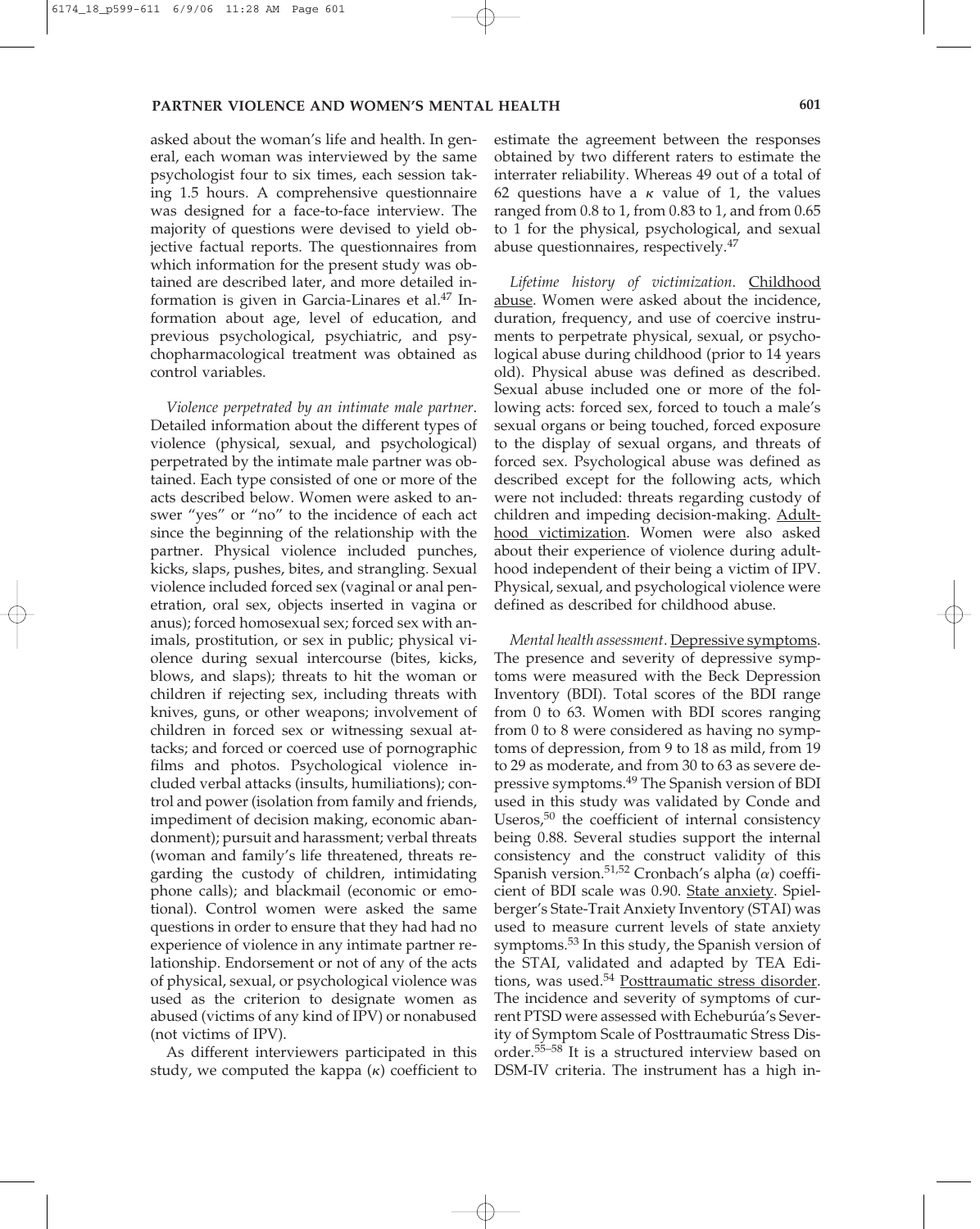ternal consistency with a Cronbach's  $\alpha$  coefficient of 0.92 and a high test-retest reliability, as well as a good discriminant, concurrent, and construct validity. In the present study, Cronbach's  $\alpha$  coefficient for internal consistency was 0.93. The Criterion A stressor was assessed by asking the woman if she had experienced an unusual, extremely distressful event (irrespective of whether or not it was IPV related). Either type of event was considered a qualifying trauma when it met the DSM-IV criteria for PTSD and when distressing symptoms persisted for at least 4 weeks. Thoughts and attempts of suicide. Women were asked about the lifetime incidence of thoughts and attempts of suicide.

#### *Analyses*

The three groups of women (nonabused, physically/psychologically abused, and psychologically abused) were compared with respect to age and scores for depressive and anxiety symptoms and PTSD using one-way analysis of variance (ANOVA). Correlations among scores for depressive, anxiety, and PTSD symptomatology were assessed using Pearson's linear correlation coefficient. The level of education, prevalence of childhood abuse, adulthood victimization, diagnoses of PTSD, and incidence of thoughts and attempts of suicide were compared using Pearson's chi-square tests. To determine the impact of sexual IPV concomitant with physical or psychological IPV on mental health status, each group of abused women was divided into two subgroups (with and without concomitance of sexual IPV). Within each group, the two subgroups were compared with respect to the scores for depressive and anxiety symptoms and PTSD by Student's *t* test and with respect to the incidence of PTSD by Pearson's chi-square test. To determine the prevalence of comorbidity between depressive symptoms and PTSD and its relation to the level of state anxiety and incidence of thoughts and attempts of suicide, each group of abused women was divided into four subgroups: (1) neither depressive symptoms nor PTSD, (2) only depressive symptoms, (3) only PTSD, and (4) both depressive symptoms and PTSD. Within each group, the four subgroups were compared with respect to the level of depressive symptoms, state anxiety, and the incidence of thoughts and attempts of suicide using ANOVA, Pearson's chi-square, or Stu-

**602 PICO-ALFONSO ET AL.**

dent's *t* test when appropriate. To estimate the effect sizes in ANOVAs and *t* tests,  $\omega^2$  and *d* were computed, respectively.59–61

To assess the relationship between IPV and mental health status after controlling for the variables age, psychological (dichotomous), psychiatric (dichotomous), and psychopharmacological (dichotomous) treatment, and lifetime history of victimization (numerical from a factorial analysis), hierarchical multiple regression analyses were conducted entering at step 1, the control variables (age, previous psychological, psychiatric, and psychopharmacological treatment), at step 2, the incidence of lifetime history of victimization, and at step 3, the incidence of IPV. For the hierarchical multiple regression analyses, the  $\alpha$  level was adjusted according to a Bonferroni correction. The adjusted  $\alpha$  level was 0.0125 as a result of dividing the nominal  $\alpha$  level (0.05) by the number of regression analyses (4). Thus, the level of significance for hierarchical multiple regression analyses was set at  $p < 0.0125$ . The statistical power for  $\Delta R^2$  in this regression analyses was also estimated.<sup>62</sup> For the rest of the analyses, the level of significance was set at  $p < 0.05$ , and all tests were two-tailed.

### **RESULTS**

#### *Subjects*

One hundred eighty-two women participated in this study. They were distributed into three groups: nonabused  $(n = 52)$ , physically/psychologically abused  $(n = 75)$ , and psychologically abused ( $n = 55$ ) by their intimate male partners. There were no differences between groups in age, and educational level was not associated with IPV (Table 1).

#### *Violence perpetrated by intimate male partner*

All women who were subjected to physical violence also suffered from some form of psychological violence (physically/psychologically abused group) (Table 1). Furthermore, 32% of the physical/psychologically abused and 16.4% of the psychologically abused women were also sexually abused by their partners. Most women experienced violence by their partner during the 12 months prior to their participation in the study.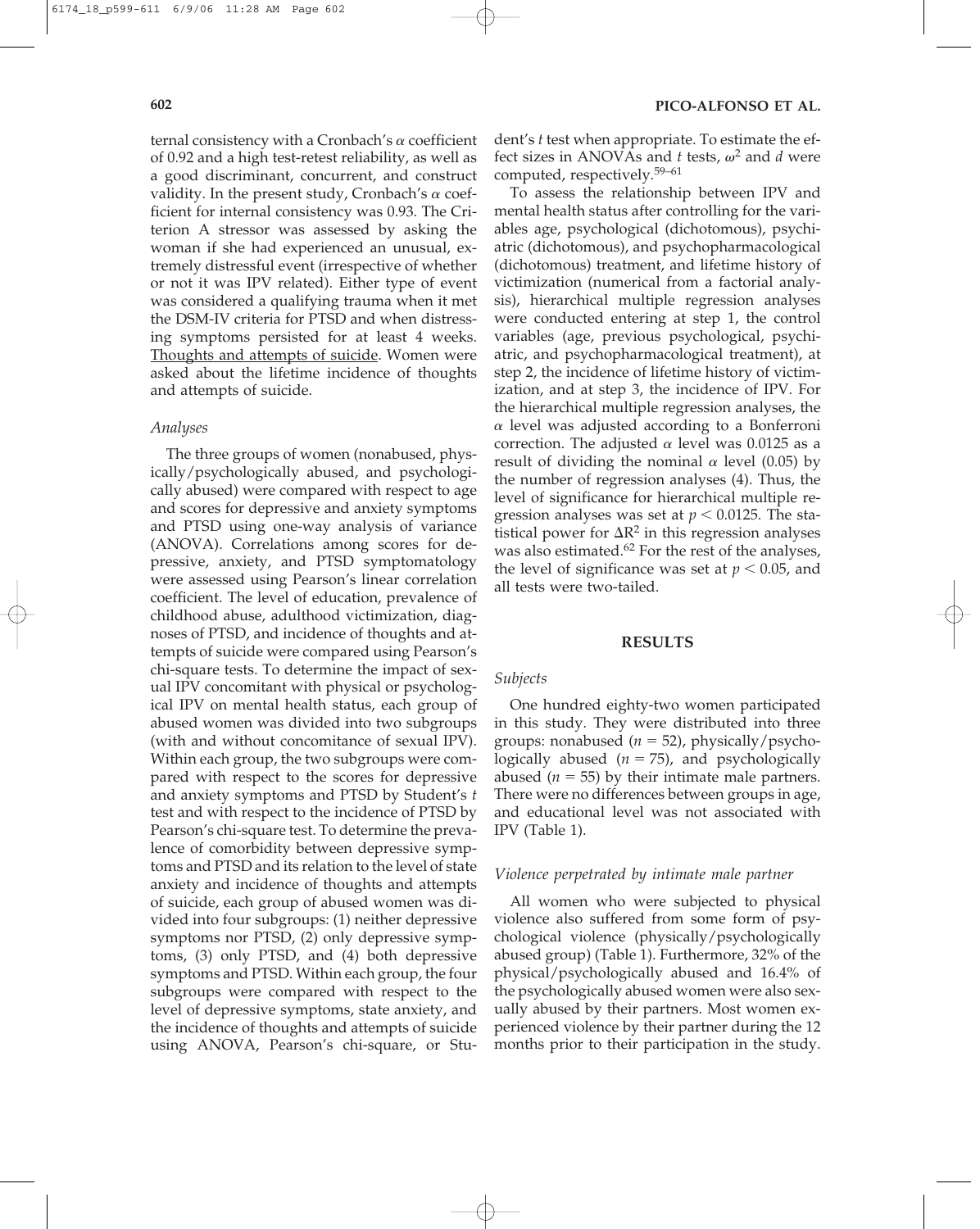## **PARTNER VIOLENCE AND WOMEN'S MENTAL HEALTH 603**

| Variable                         | Nonabused<br>women<br>$(n = 52)$ | Physically/<br>psychologically<br>abused women<br>$(n = 75)$ | Psychologically<br>abused women<br>$(n = 55)$ | Analysis                                 |
|----------------------------------|----------------------------------|--------------------------------------------------------------|-----------------------------------------------|------------------------------------------|
| Age (mean $\pm$ SD)              | $46.6 \pm 12.4$                  | $42.5 \pm 11.0$                                              | $43.9 \pm 10.7$                               | $F = 2.0$ , $df = 2$ , 179, n.s.         |
| Level of education               |                                  |                                                              |                                               | $\chi^2 = 9.1$ , df = 12, n.s.           |
| Illiterate                       | $\theta$                         | 1.3                                                          | 1.8                                           |                                          |
| Able to read and write           | 1.9                              | 9.3                                                          | 9.1                                           |                                          |
| Incomplete primary school        | 15.4                             | 25.3                                                         | 18.2                                          |                                          |
| Primary school                   | 38.5                             | 32.0                                                         | 40.0                                          |                                          |
| Secondary school                 | 36.5                             | 24.0                                                         | 25.5                                          |                                          |
| University studies: 3-4 years    | 3.8                              | 2.7                                                          | 3.6                                           |                                          |
| University studies: 5-6 years    | 3.8                              | 5.3                                                          | 1.8                                           |                                          |
| Psychiatric treatment            | 13.5                             | 33.3                                                         | 36.4                                          | $\chi^2 = 8.3$ , df = 2, p < 0.02        |
| Psychological treatment          | 19.2                             | 44                                                           | 38.2                                          | $\chi^2 = 8.6$ , $df = 2$ , $p = 0.02$   |
| Psychopharmacological treatment  |                                  |                                                              |                                               |                                          |
| Antidepressants                  | 13.5                             | 21.3                                                         | 21.8                                          | $x^2 = 1.6$ , df = 2, n.s.               |
| Anxiolytics                      | 11.5                             | 24.0                                                         | 10.9                                          | $\chi^2 = 5.2$ , $df = 2$ , n.s.         |
| Hypnotics                        | 3.8                              | 8.0                                                          | 3.6                                           | $\chi^2 = 1.5$ , df = 2, n.s.            |
| Tranquilizers                    | 5.8                              | 20.0                                                         | 18.2                                          | $\tilde{\chi}^2 = 5.3$ , $df = 2$ , n.s. |
| Childhood abuse                  |                                  |                                                              |                                               |                                          |
| Physical                         | 26.9                             | 49.3                                                         | 56.4                                          | $\chi^2 = 10.3$ , df = 2, p < 0.01       |
| Psychological                    | 27.5                             | 44.4                                                         | 40.7                                          | $\chi^2 = 3.8$ , df = 2, n.s.            |
| Sexual                           | 15.4                             | 40.0                                                         | 34.5                                          | $\chi^2 = 9.0$ , $df = 2$ , $p < 0.01$   |
| Adulthood victimization          |                                  |                                                              |                                               |                                          |
| Physical                         | 9.6                              | 25.3                                                         | 16.4                                          | $\chi^2 = 5.3$ , df = 2, p < 0.07        |
| Psychological                    | 25.0                             | 43.8                                                         | 33.3                                          | $\chi^2 = 4.8$ , $df = 2$ , $p < 0.09$   |
| Sexual                           | 13.5                             | 28.0                                                         | 32.7                                          | $\chi^2 = 5.7$ , $df = 2$ , $p < 0.06$   |
| Intimate partner violence        |                                  |                                                              |                                               |                                          |
| Physical                         | 0                                | 100                                                          | $\theta$                                      |                                          |
| Psychological                    | 0                                | 100                                                          | 100                                           |                                          |
| Sexual                           | $\Omega$                         | 32                                                           | 16.4                                          | $\chi^2 = 21.4$ , df = 2, p < 0.001      |
| Intimate partner violence during |                                  |                                                              |                                               |                                          |
| the last year                    |                                  |                                                              |                                               |                                          |
| Physical                         | 0                                | 89.3                                                         | $\theta$                                      |                                          |
| Psychological                    | $\overline{0}$                   | 97.3                                                         | 88.7                                          | $\chi^2 = 4.0$ , $df = 1$ , $p < 0.05$   |
| Sexual                           | $\Omega$                         | 18.1                                                         | 3.8                                           | $\chi^2 = 5.7$ , $df = 1$ , $p < 0.02$   |

TABLE 1. CHARACTERISTICS OF WOMEN WHO WERE NONABUSED, PHYSICALLY/PSYCHOLOGICALLY ABUSED, AND PSYCHOLOGICALLY ABUSED (%) BY INTIMATE MALE PARTNERS

# *Lifetime history of victimization*

There was a history of childhood abuse in all three groups (in 48% of nonabused women, in 64% of physically/psychologically abused women, and in 67.3% of psychologically abused women) (Table 1). Both physical and sexual childhood abuse were associated with IPV, although this was not the case for childhood psychological abuse, the incidence of physical and sexual abuse being higher than expected under the assumption of no relationships between variables in the two abused groups. On the other hand, violence perpetrated toward these women during adulthood by individuals other than partners occurred in all three groups, there being a trend toward a significant association with IPV in

the three types of violence (physical, psychological, and sexual adulthood victimization).

## *Current mental health status*

There were significant differences between groups in the severity of self-rated depressive, state anxiety, and PTSD symptomatology (Table 2). *Post hoc* comparisons showed that both physically/psychologically and psychologically abused women had higher scores than the nonabused group, with no differences between the two abused groups. According to Cohen, $61$ the effect sizes in all the ANOVAs were large. The severity of depressive symptoms, the incidence of PTSD, and the incidence of lifetime thoughts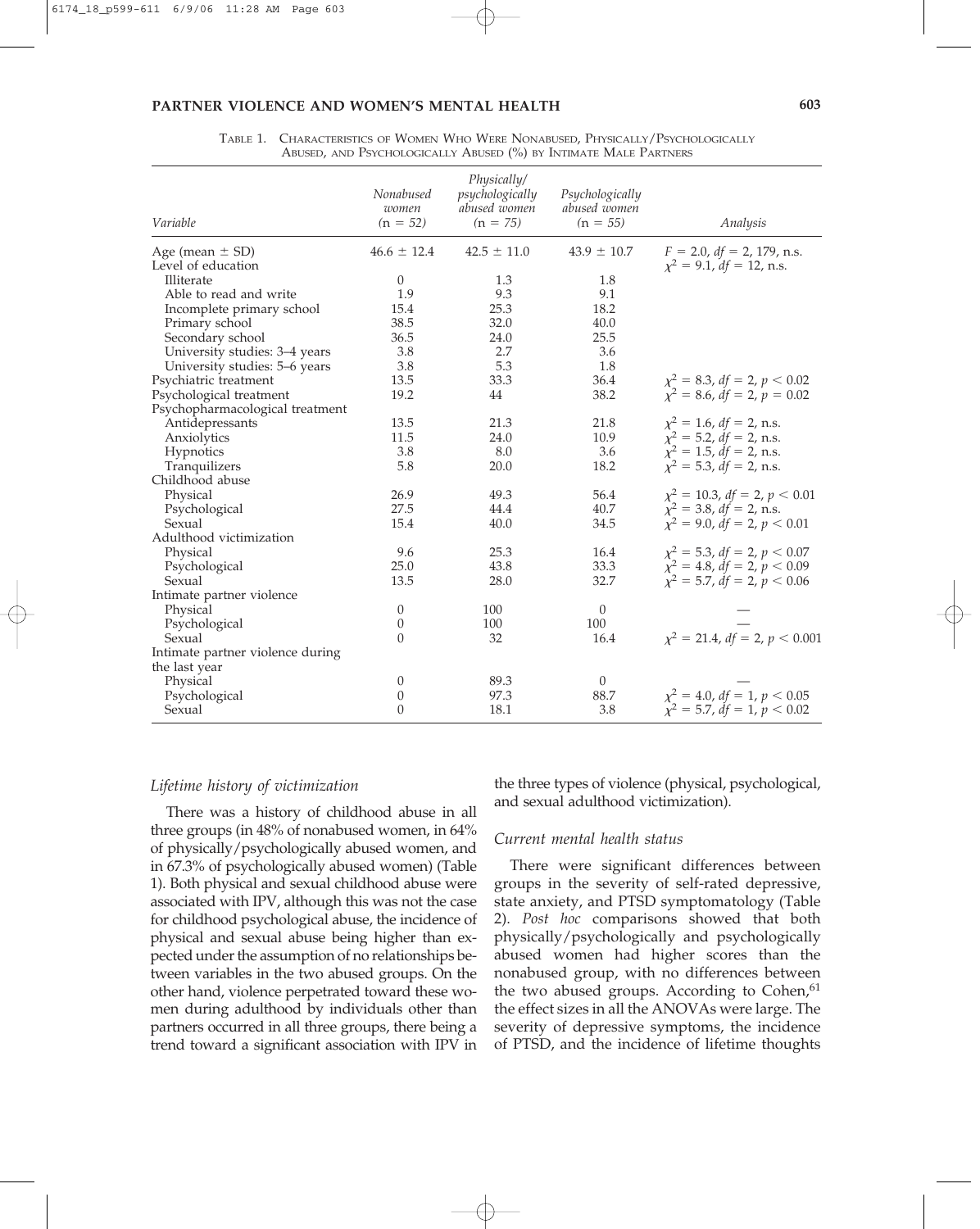TABLE 2. SEVERITY OF SELF-RATED DEPRESSIVE SYMPTOMS, STATE ANXIETY, PTSD, AND INCIDENCE OF THOUGHTS AND ATTEMPTS OF SUICIDE IN WOMEN WHO WERE NONABUSED, PHYSICALLY/ PSYCHOLOGICALLY ABUSED, AND PSYCHOLOGICALLY ABUSED BY INTIMATE MALE PARTNERS

| Variable                                                                               | Nonabused<br>women<br>$(n = 52)$ | Physically/<br>psychologically<br>abused women<br>$(n = 75)$ | Psychologically<br>abused women<br>$(n = 55)$ | Analysis                                                                                               |
|----------------------------------------------------------------------------------------|----------------------------------|--------------------------------------------------------------|-----------------------------------------------|--------------------------------------------------------------------------------------------------------|
| $BDIa$ (mean $\pm$ SD)                                                                 | $5.7 \pm 5.2$                    | $16.6 \pm 12.0***$                                           | $14.8 \pm 8.9***$                             | $F = 21.4$ , $df = 2$ , 179, $p < 0.001$<br>$(\omega^2 = 0.18)$                                        |
| Severity of depressive<br>symptoms (% of women)                                        |                                  |                                                              |                                               | $x^2 = 48.0$ , $df = 6$ , $p < 0.001$                                                                  |
| No depression<br>Mild<br>Moderate<br>Severe                                            | 82.7<br>13.5<br>3.8              | 29.3<br>36.0<br>17.3<br>17.3                                 | 32.7<br>36.4<br>25.5<br>5.5                   |                                                                                                        |
| State anxiety (STAI)) <sup>b</sup><br>(mean score $\pm$ SD)<br>PTSD <sup>c</sup>       | $\left($<br>$17.7 \pm 18.2$      | $54.2 \pm 34.1***$                                           | $47.7 \pm 35.8***$                            | $F = 22.6$ , $df = 2$ , 179, $p < 0.001$<br>$(\omega^2 = 0.19)$                                        |
| Incidence (% of women)<br>Total score<br>(mean score $\pm$ SD)<br>Subscales PTSD Score | $\Omega$<br>$2.1 \pm 3.0$        | 28.0<br>$14.7 \pm 12.1***$                                   | 34.5<br>$14.2 \pm 10.1***$                    | $\chi^2 = 21.3$ , df = 2, p < 0.001<br>$F = 30.0$ , $df = 2$ , 179, $p < 0.001$<br>$(\omega^2 = 0.24)$ |
| $mean \pm SD$<br>Reexperiencing                                                        | $1.0 \pm 1.4$                    | $5.0 \pm 4.2***$                                             | $4.8 \pm 3.7***$                              | $F = 23.0$ , $df = 2$ , 179, $p < 0.001$<br>$(\omega^2 = 0.19)$                                        |
| Avoidance                                                                              | $0.7 \pm 1.7$                    | $5.2 \pm 5.1***$                                             | $5.2 \pm 4.3***$                              | $F = 22.3$ , $df = 2$ , 179, $p < 0.001$<br>$(\omega^2 = 0.19)$                                        |
| Arousal                                                                                | $0.4 \pm 0.9$                    | $4.5 \pm 3.9***$                                             | $4.2 \pm 3.7***$                              | $F = 26.7$ , $df = 2$ , 179, $p < 0.001$<br>$(\omega^2 = 0.22)$                                        |
| Suicidal thoughts<br>$(\%$ of women)                                                   | 7.7                              | 58.7                                                         | 43.6                                          | $\chi^2 = 33.9$ , df = 2, p < 0.001                                                                    |
| Suicidal attempts<br>$\frac{6}{6}$ of women)                                           | 1.9                              | 34.7                                                         | 12.7                                          | $\chi^2 = 23.5$ , df = 2, p < 0.001                                                                    |

<sup>a</sup>BDI, Beck's Depression Inventory; <sup>b</sup>STAI, Spielberger's State-Trait Anxiety Inventory; <sup>c</sup>PTSD, posttraumatic stress disorder.

\*\*\*Differs from nonabused women,  $p < 0.001$ .

of suicide were also associated with IPV, being higher than expected in the two abused groups. Although the lifetime incidence of attempts of suicide was also associated with IPV, it was only higher than expected in physically/psychologically abused women. These assumptions are based on the very high (0.99) statistical power for rejecting the null hypothesis that IPV is not related to the dependent variables assessed. Finally, there were positive correlations between depres- $\frac{1}{2}$  sion score and state anxiety ( $r = 0.61$ ,  $n = 182$ ,  $p <$ 0.001) and PTSD scores ( $r = 0.69$ ,  $n = 182$ ,  $p <$ 0.001), and state anxiety was also correlated positively with PTSD ( $r = 0.52$ ,  $n = 182$ ,  $p < 0.01$ ).

# *Impact of concomitance of sexual IPV on current mental health status*

As physically/psychologically and psychologically abused groups did not differ in depressive symptoms, state anxiety, or PTSD scores, they were grouped together in order to evaluate the impact of the concomitance of sexual violence on mental health status. This comparison showed that depression score was significantly higher in women who were also sexually abused by their partners than in those who were not  $(t = -2.0,$  $df = 41.785$ ,  $p < 0.05$ , estimated effect size:  $d =$ 0.49), and total PTSD score approached statistical significance  $(t = -1.7, df = 128, p = 0.086, d =$ 0.35). In contrast, there were no differences in state anxiety levels  $(t = -1.1, df = 128, n.s., d =$  $0.22$ ) or in the incidence of PTSD (chi-square  $=$ 0.6,  $df = 1$ , n.s.). Within-group comparison indicated that physically/psychologically abused women who had also been sexually abused had a higher incidence of attempts of suicide than expected compared with those who had not (chisquare  $= 3.7$ ,  $df = 1$ ,  $p < 0.05$ ), whereas no differences were found within the psychologically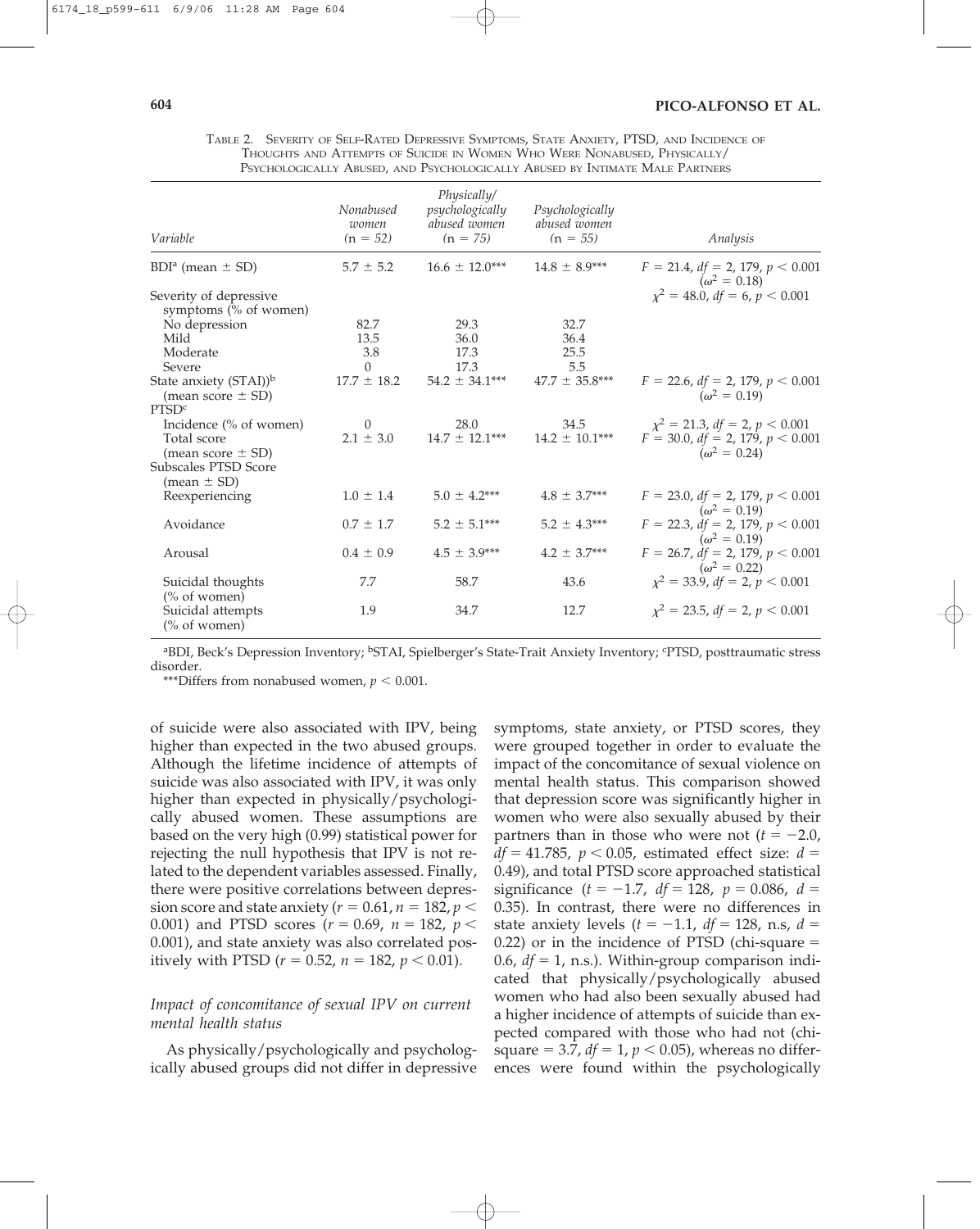abused group (chi-square  $= 0.9$ ,  $df = 1$ , n.s.). Finally, there were no significant differences in the incidence of thoughts of suicide.

# *Comorbidity of depressive symptoms and PTSD and its relation to state anxiety and suicide*

Women in the three groups were categorized as having neither depressive nor PTSD symptoms; having only depressive symptoms or PTSD, or having comorbidity of depressive symptoms and PTSD (Table 3). Most women in the nonabused group (82.7%) but only 26.7% of physically/psychologically abused and 29.1% of psychologically abused women had no symptoms. Whereas few women in either of the abused groups had only PTSD (2.7% of the physically/psychologically abused and 3.6% of the psychologically abused), the incidence of only depressive symptoms (45.3% of the physically/psychologically abused and 36.4% of the psychologically abused) was higher than the comorbidity (25.3% of the physically/psychologically abused and 30.9% of the psychologically abused). The severity of depressive symptoms varied in physically/psychologically abused women depending on the diagnosis (chi-square  $= 14.8$ ,  $df = 2$ ,  $p < 0.001$ ), with severe symptoms being lower than expected in the subgroup with only depressive symptoms but higher in the comorbidity subgroup. These differences were not found in the psychologically abused group (chi-square = 2.2,  $df = 2, n.s.).$ 

The level of state anxiety also varied depending on the diagnosis. In nonabused women, it was higher in depressed women than in those with no symptoms ( $t = -2.0$ ,  $df = 50$ ,  $p < 0.05$ ). Similarly, in abused women, the level of state anxiety also varied (physically/psychologically abused:  $F =$ 7.1,  $df = 3$ , 74,  $p < 0.001$ ; psychologically abused:  $F = 12.2$ ,  $df = 3$ , 54,  $p < 0.001$ ), with *post hoc* comparisons showing that it was higher in women having only depressive symptoms or comorbidity than in those with no symptoms.

The incidence of thoughts of suicide was higher in depressive nonabused women than in those with no symptoms, although it did not reach statistical significance (chi-square = 3.2,  $df = 1$ ,  $p = 0.07$ ), and there were no differences in the incidence of suicide attempts (chi-square = 0.2,  $df = 1$ , n.s.). In physically/psychologically abused women, the incidence of thoughts of suicide was higher than expected in those having

only depressive symptoms or comorbidity (chisquare = 9.1,  $df = 3$ ,  $p < 0.03$ ). However, attempts of suicide were not associated with specific symptomatology (chi-square  $= 4.1$ ,  $df = 3$ , n.s.). In psychologically abused women, neither thoughts (chi-square  $= 1.2$ ,  $df = 3$ , n.s.). nor attempts (chi-square  $= 3.1$ ,  $df = 3$ , n.s.) of suicide were associated with specific symptomatology. Finally, the incidence of comorbidity was not associated with the concomitance of sexual violence (physically/psychologically abused: chi-square - 1.2, *df* = 1, n.s.; psychologically abused: chisquare  $= 0.4$ ,  $df = 1$ , n.s.).

# *Contribution of lifetime history of victimization to mental health status*

To determine the contribution of lifetime history of victimization to the mental health status of women, hierarchical multiple regression analyses were conducted (Table 4). The analyses showed that neither the control variables (age, psychopharmacological, psychiatric, and psychological treatment) nor the lifetime history of victimization predicted depressive, PTSD, and state anxiety symptomatology (Table 4). In contrast, the experience of IPV was a significant predictor of depressive symptoms  $(F = 7.75, df = 3, 110,$  $\Delta R^2 = 0.15$ ,  $p < 0.001$ , statistical power = 0.99), PTSD ( $F = 15.21$ ,  $df = 3$ , 110,  $\Delta R^2 = 0.24$ ,  $p <$  $0.001$ , statistical power =  $0.99$ ), and state anxiety  $(F = 7.03, df = 3, 110, \Delta R^2 = 0.14, p < 0.001,$  sta $t$  istical power = 0.99), with physical and psychological IPV being the primary factors in depressive symptoms and state anxiety and only psychological IPV being the primary factor in PTSD. With regard to the comorbidity between depressive symptoms and PTSD, control variables did predict it  $(F = 3.39, df = 7, 118, \Delta R^2 =$  $0.17$ ,  $p < 0.002$ , statistical power = 0.99), with the intake of tranquilizers as the primary factor. Although lifetime history of victimization did not predict comorbidity, however, the experience of IPV was a significant predictor  $(F = 8.58, df = 3,$ 110,  $\Delta R^2 = 0.15$ ,  $p < 0.001$ ), with psychological IPV being the primary factor.

#### **DISCUSSION**

This study shows that IPV is a very complex experience of violence, and considering it as a single category is far from reality. Whereas in some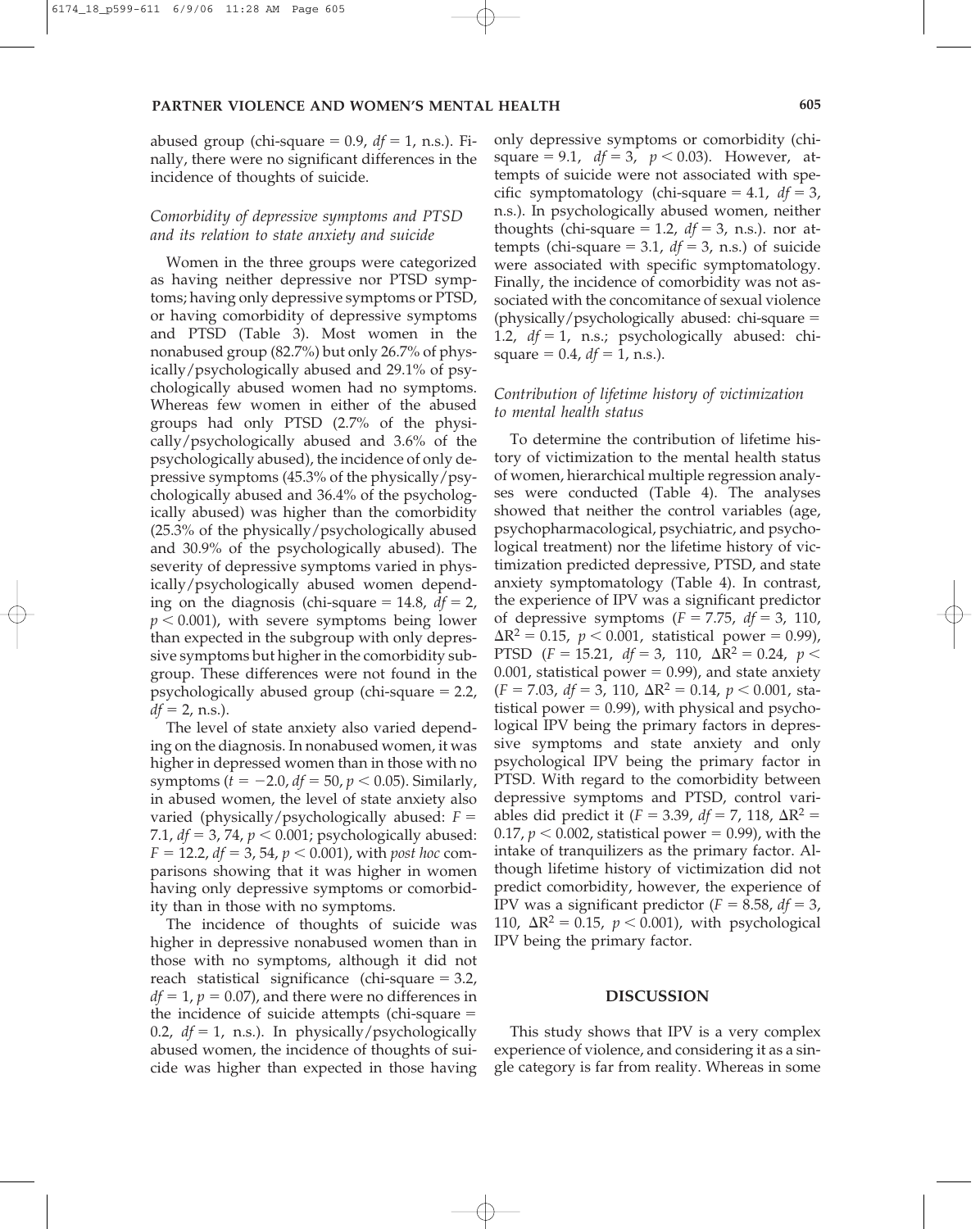|                                          |                                  | Nonabused women<br>$(n = 52)$ |                          |                                |                          | Physically/psychologically abused women<br>$(n = 75)$ |      |                                                                                                                                      |                          | Psychologically abused women<br>$(n = 55)$ |      |                            |
|------------------------------------------|----------------------------------|-------------------------------|--------------------------|--------------------------------|--------------------------|-------------------------------------------------------|------|--------------------------------------------------------------------------------------------------------------------------------------|--------------------------|--------------------------------------------|------|----------------------------|
|                                          | symptoms<br>$\overline{N}$       | DS                            | PTSD PTSD/DS             | Comorbid                       | symptoms<br>$\aleph$     | DS                                                    | PTSD | <b>PTSD/DS</b><br>Comorbid                                                                                                           | symptoms<br>$\aleph$     | SC                                         | PTSD | <b>PTSD/DS</b><br>Conorbid |
| Severity of depressive<br>Women          | 82.7                             | 17.3                          |                          |                                | 26.7                     | 45.3                                                  | 2.7  | 25.3                                                                                                                                 | 29.1                     | 36.4                                       | 3.6  | 30.9                       |
| symptoms<br>Mild                         |                                  |                               |                          | $\begin{array}{c} \end{array}$ | $\overline{\phantom{a}}$ |                                                       | I    |                                                                                                                                      | $\overline{\phantom{a}}$ | 65                                         | I    |                            |
| Moderate                                 | I                                | 77.8<br>22.2                  |                          | $\overline{\phantom{a}}$       | I                        | 67.3<br>23.5                                          |      | 21.1<br>26.3                                                                                                                         |                          | $\mathcal{S}$                              | I    | $47.1$<br>$47.1$<br>$11.8$ |
| Severe                                   |                                  |                               |                          |                                | I                        | 8.8                                                   |      | 52.6                                                                                                                                 | I                        | 5                                          |      |                            |
| $STAI$ (mean $\pm SD$ )<br>State anxiety | $15.5 \pm 18.2$ 28.3 $\pm$ 15.2* |                               |                          |                                |                          |                                                       |      | $32.9 \pm 28.3$ 58.9 $\pm$ 32.3* 11.6 $\pm$ 11.8 72.5 $\pm$ 30.2** 13.9 $\pm$ 11.6 55.4 $\pm$ 34.1** 41.3 $\pm$ 57.0 71.2 $\pm$ 28.3 |                          |                                            |      |                            |
| Suicidal thoughts                        |                                  | 22.2                          |                          |                                | $\overline{4}$           | 61.8                                                  |      | 78.9                                                                                                                                 | 43.8                     | 35                                         | 50   | 52.9                       |
| Suicide attempts                         |                                  |                               | $\overline{\phantom{a}}$ |                                | 20                       | 41.2                                                  |      | 42.1                                                                                                                                 | 12.5                     |                                            |      | 23.5                       |

TABLE 3. COMORBIDITY OF SELF-RATED DEPRESSIVE SYMPTOMS (DS) AND PTSD, LEVEL OF ANXIETY AND SUICIDAL THOUGHTS TABLE 3. COMORBIDITY OF SELF-RATED DEPRESSIVE SYMPTOMS (DS) AND PTSD, LEVEL OF ANXIETY AND SUICIDAL THOUGHTS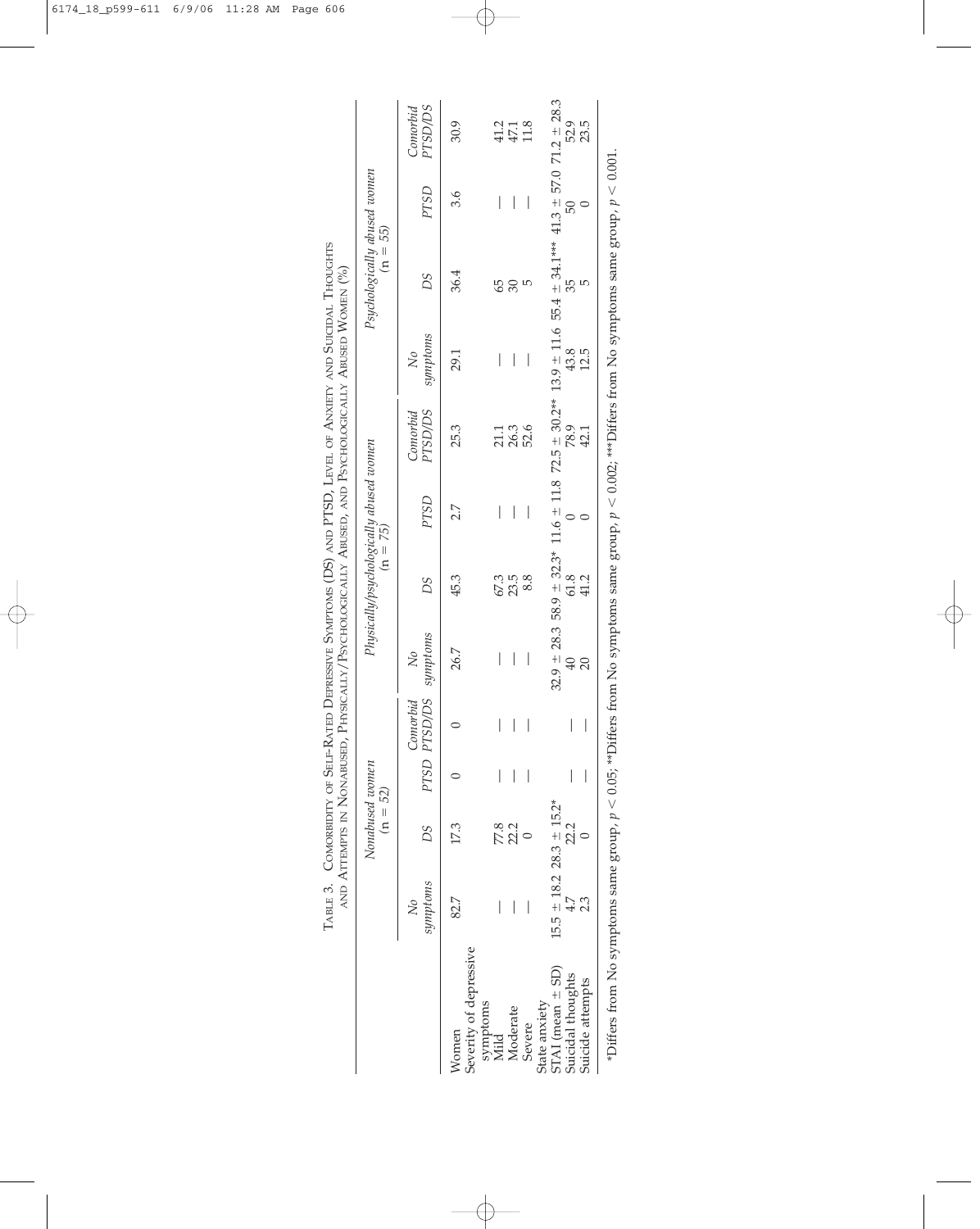| 0.34<br>$-0.12$<br>0.15<br>1.94<br>$-0.81$<br>$-0.84$<br>$-0.31$<br>$-0.08$<br>0.03<br>$-0.08$<br>0.02<br>0.20<br>$-0.03$<br>$-0.01$<br>Ba<br>change change<br>щ<br>$0.04$ 0.73<br>$0.12$ $0.08$ $2.04$<br>$\ensuremath{\mathrm{R}}^2$<br>0.04<br>Total<br>$R^2$<br>Psychiatric treatment<br>Antidepressants<br>Lifetime history of<br>Pharmacological<br>Step and predictors<br>Tranquilizers<br>Control variables<br>Anxiolytics<br>Psychological<br>Hypnotics<br>treatment<br>treatment<br>Age<br>Step 2<br>Step 1 |                                                                    |                                                              | PTSD                                                                          |                                                                                                | Comorbidity depressive<br>symptoms/PTSD                         |                                                                                               |
|-----------------------------------------------------------------------------------------------------------------------------------------------------------------------------------------------------------------------------------------------------------------------------------------------------------------------------------------------------------------------------------------------------------------------------------------------------------------------------------------------------------------------|--------------------------------------------------------------------|--------------------------------------------------------------|-------------------------------------------------------------------------------|------------------------------------------------------------------------------------------------|-----------------------------------------------------------------|-----------------------------------------------------------------------------------------------|
|                                                                                                                                                                                                                                                                                                                                                                                                                                                                                                                       | change<br>щ<br>change<br>$\mathbb{R}^2$<br>Total<br>R <sup>2</sup> | ىب<br>$\omega$                                               | change<br>$\mathbf{L}$<br>change<br>$\mathbb{R}^2$<br>Total<br>R <sup>2</sup> | ↵<br>$\omega$                                                                                  | change change<br>щ<br>$\mathbb{R}^2$<br>Total<br>R <sup>2</sup> | $\omega$                                                                                      |
|                                                                                                                                                                                                                                                                                                                                                                                                                                                                                                                       | 1.43<br>0.08<br>0.08                                               | $-0.01 - 0.04$                                               | $1.80\,$<br>0.10<br>0.10                                                      | $-0.12 - 1.61$                                                                                 | $3.39**$<br>$0.17\,$<br>0.17                                    | $-0.03 - 0.32$                                                                                |
|                                                                                                                                                                                                                                                                                                                                                                                                                                                                                                                       |                                                                    | 0.52<br>0.65<br>0.65<br>0.32<br>0.14<br>88688<br>0.01        |                                                                               | 2.16<br>$-0.89$<br>$-0.42$<br>0.72<br>$-0.01$<br>$-0.08$<br>0.06<br>0.19<br>$-0.03$<br>$-0.01$ |                                                                 | $2.95**$<br>0.05<br>1.83<br>$0.07$<br>0.40<br>$0.01$<br>$0.25$<br>0.04<br>$0.17\,$<br>$-0.01$ |
|                                                                                                                                                                                                                                                                                                                                                                                                                                                                                                                       | 1.17<br>0.05<br>0.12                                               | 0.13<br>0.01                                                 | 2.05<br>0.08<br>0.17                                                          | $-1.14$<br>$-0.10$                                                                             | 0.76<br>0.03<br>0.19                                            | $-1.17$<br>$-0.10$                                                                            |
| $-0.13 - 1.56$<br>Childhood abuse<br>victimization<br>Physical                                                                                                                                                                                                                                                                                                                                                                                                                                                        |                                                                    | $-0.08 - 0.95$                                               |                                                                               | $-1.72$<br>$-0.13$                                                                             |                                                                 | $-1.32$<br>$-0.11$                                                                            |
| $-0.06 - 0.76$<br>psychological<br>Sexual<br>Adulthood                                                                                                                                                                                                                                                                                                                                                                                                                                                                |                                                                    | $-0.05$<br>$-0.01$                                           |                                                                               | 0.04<br>0.01                                                                                   |                                                                 | 0.01<br>0.01                                                                                  |
| $2.54*$<br>$-1.35$<br>$-1.26$<br>$-0.11$<br>0.21<br>$-0.11$<br>Psychological<br>victimization<br>Physical<br>Sexual                                                                                                                                                                                                                                                                                                                                                                                                   |                                                                    | $1.67\,$<br>$-1.37$<br>$-1.32$<br>$-0.11$<br>0.14<br>$-0.12$ |                                                                               | $-1.39$<br>$2.49$<br>$2.09$<br>$-0.10$<br>$0.18\,$<br>$-0.16$                                  |                                                                 | $\frac{13}{0.23}$<br>0.09<br>$0.02$<br>$0.06$                                                 |
| 7.75***<br>0.15<br>0.27<br>Intimate partner<br>Step 3                                                                                                                                                                                                                                                                                                                                                                                                                                                                 | 7.03***<br>0.14<br>0.27                                            |                                                              | $15.21***$<br>0.24<br>0.42                                                    |                                                                                                | 8.58***<br>0.15<br>0.35                                         |                                                                                               |
| $2.70**$<br>0.96<br>0.23<br>0.35<br>0.08<br>Psychological<br>Physical<br>Sexual<br>violence                                                                                                                                                                                                                                                                                                                                                                                                                           | $3.97***$                                                          | $3.61***$<br>$2.76**$<br>1.06<br>0.24<br>0.09                |                                                                               | $6.01***$<br>2.32<br>2.11<br>0.16<br>0.48<br>0.18                                              |                                                                 | $0.96$<br>4.76***<br>1.48<br>0.08<br>0.34<br>0.12                                             |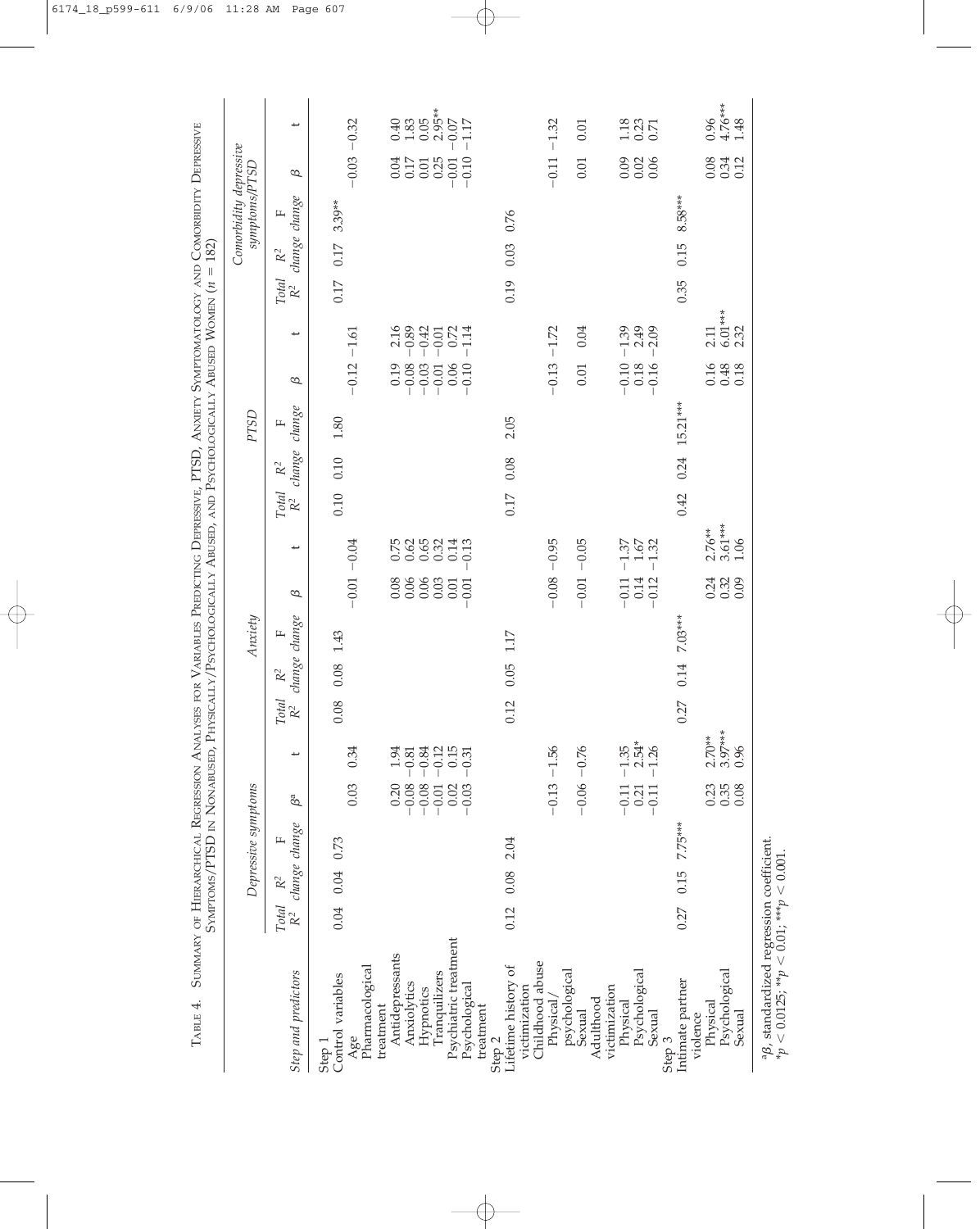cases, IPV involves physical, psychological, and sexual violence, in others it involves only psychological violence. Thus, the contribution of the different experiences of violence should be taken into account when assessing the impact of IPV on women's mental health.

Our results agree with previous studies that indicate that IPV has a negative effect on women's mental health, increasing the incidence of depressive, PTSD, and state anxiety symptomatology, as well as thoughts and attempts of suicide. However, as most previous studies have mainly paid attention to physical IPV, with few studies obtaining information about the concomitance of psychological or sexual violence<sup>12–20</sup> or the impact of psychological violence alone,<sup>21,22</sup> one of the main findings of this study has been to demonstrate that psychological IPV alone is as detrimental to women's mental health as physical IPV, which almost always involves some form of psychological violence. Furthermore, for both depressive and anxiety symptomatology, psychological IPV was an independent and stronger predictor than physical IPV, and it was the only factor contributing to both PTSD and the comorbidity between depressive and PTSD symptomatology. Thus, our results agree with those obtained in previous studies that have assessed the independent contribution of psychological IPV to depression<sup>16,22</sup> and PTSD.<sup>15</sup> It disagrees with the study of Basile et al.,<sup>17</sup> however, in which both physical and psychological IPV contributed to PTSD symptoms, possibly due to the characteristics of their sample, which was part of a national survey. Importantly, in our study, no differences were found between women exposed to physical/psychological IPV and those exposed only to psychological IPV. Altogether, these results are very important, as psychological IPV is normally still considered a minor type of violence and, consequently, receives less attention than physical IPV by clinicians, lawyers, policymakers, and researchers. $2^{1,63}$  Thus, being exposed to psychological IPV alone can no longer be considered a minor type of IPV when assessing and recognizing the impact of IPV on women's mental health.

This study indicates that the concomitance of sexual violence with both physical/psychological and psychological IPV increases the severity of depressive symptoms, although it increases the incidence of suicide attempts only when it is concomitant with physical/psychological IPV. These results agree with the study of Wingood et al.,<sup>18</sup>

which showed that the concomitance of sexual IPV with physical IPV increased the likelihood of using drugs and attempting suicide in women. In our study, however, sexual IPV was not an independent predictor in the contribution of IPV to either depressive, anxiety, and PTSD symptomatology or suicidality, which agrees with the study of Basile et al.<sup>17</sup> with regard to PTSD but disagrees with the study of Bennice et al., $19$  in which sexual IPV was an important independent contributor to severity of PTSD symptomatology. Thus, although the concomitance of sexual IPV has an impact on the deterioration of women's mental health, its independent contribution after controlling for other forms of IPV has been difficult to prove.

Our results indicate that the incidence of PTSD (IPV-related or not) alone in female victims of IPV is almost nonexistent, and most cases with a diagnosis of PTSD have comorbid depressive symptoms (physically/psychologically abused, 90.3%; psychologically abused, 89.3%). Thus, PTSD and PTSD/depression comorbidity were indistinguishable, which agrees with a previous study<sup>24</sup> but is much higher than in several other studies.25–27 Our results disagree with previous studies of women victims of  $IPV<sub>1</sub><sup>27-29</sup>$  as it was reported that a lower percentage of women with PTSD had comorbid depressive symptoms. On the other hand, the incidence of depressive symptoms alone obtained in this study (physically/ psychologically abused, 45.3%; psychologically abused, 36.4%) was higher than in previous studies,<sup>28,29</sup> indicating that although there was a positive correlation between the severity of these two symptomatologies, depressive symptoms occurred independently of PTSD in the present sample of women victims of IPV. Differences in the method of assessment of depression (depressive symptoms vs. major depressive disorder) and PTSD (related to IPV or not), in the characteristics of the sample (size, context from which they were recruited, such as shelters, clinics, or advertisements), and the characteristics of the IPV (type, duration, time since the last IPV event, and being currently exposed or not to it) may be some of the reasons for this discrepancy. The hierarchical multiple regression equation indicated that only the intake of tranquilizers, but not lifetime history of victimization, predicted PTSD/ depression comorbidity. However, psychological IPV was the only main predictor, not physical or sexual IPV, as could have been expected, as these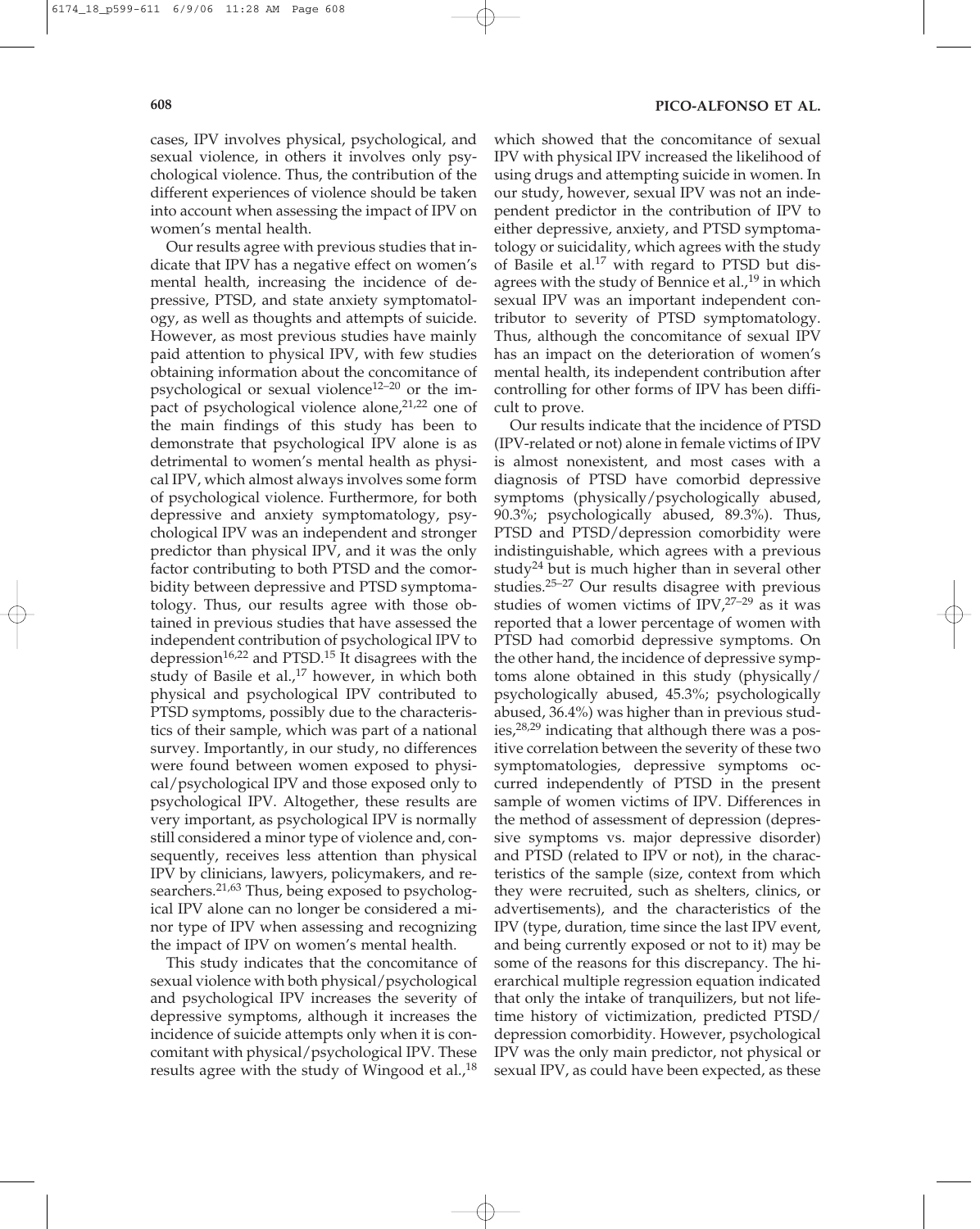types of violence are considered more severe. These results are important for clinicians when intervening with women victims of IPV with PTSD symptomatology, as it would be necessary to screen for concomitant depressive symptoms.

The pattern of comorbidity in the present study was similar in both physically/psychologically and psychologically abused women, although, the relationship between comorbidity and the severity of depressive symptoms varied between these two abused groups. Depressive symptoms were more severe in physically/psychologically abused women when comorbid with PTSD, but this was not the case in psychologically abused women. This difference between physically/psychologically and psychologically abused women cannot be attributed to the experience or not of physical IPV, as although this type of IPV was a predictor factor of depressive symptoms, only psychological IPV predicted comorbidity. In contrast, the level of state anxiety was not related to comorbidity in either abused group. Although depressed women had higher levels of state anxiety than those with no symptoms, no differences were found between those with only depressive symptoms and those with comorbidity. Similarly, the incidence of suicidal thoughts in physically/psychologically, but not in psychologically abused women, was higher in those who had either only depressive symptoms or comorbidity. Thus, comorbidity of depressive and PTSD symptoms only exacerbated the severity of depressive symptoms in physically/psychologically abused women, although it was not related to severity of anxiety or suicidality, indicating that comorbidity of depressive and PTSD symptoms was not associated with a more severe deterioration of the mental health status of women, as was expected in accord with previous research.25

The incidence of childhood abuse was high in both women victims and nonvictims of IPV, although more IPV victims had been exposed to childhood abuse, especially physical and sexual abuse. Similarly, more women victims of IPV had been exposed to violence perpetrated by individuals other than partners during adulthood. These results are in accordance with previous studies that have reported childhood abuse as being a risk factor for IPV in women<sup>32–34</sup> and the high probability of cumulative experiences of victimization in the same person.<sup>32–34</sup> Thus, these results corroborated the necessity of controlling for lifetime history of victimization and its possible contribution to the

deterioration of mental health status when assessing women exposed to IPV. However, the hierarchical multiple regression equation indicated that in our sample, the main factor predicting mental health symptomatology was the current experience of IPV. This is in contrast to previous studies that examined the same relationships and found that childhood physical abuse and neglect contributed to depression<sup>40,45</sup> and childhood sexual abuse contributed to anxiety. $40$  This discrepancy is probably due to the differences in the assessment of lifetime history of victimization, the different variables entered into the analyses, and that in our study the experience of IPV was very recent (during the previous year and even present at the moment of collection of information in most women), which may have impeded evaluation of the impact of previous victimization.

#### **CONCLUSIONS**

The results obtained in the present study clearly indicate that psychological IPV is, with some variations, as detrimental to women's mental health as is physical violence, having independent effects on depressive and anxiety symptoms and being the only factor contributing to PTSD and PTSD/depression comorbidity. Thus, psychological IPV, especially when it is the only type of IPV women experience, should be considered a major type of violence that deserves the full attention of researchers, clinicians, lawyers, and policymakers.

## **ACKNOWLEDGMENTS**

Special thanks are given to Ms. Miriam Phillips for revision of the English style and Dr. Vicente Gonzalez-Roma for statistical help. We also thank the Conselleria of Social Welfare and the 24-hour Centers for Helping Women of the Valencian Community of Spain for their assistance in contacting the battered women.

#### **REFERENCES**

- 1. Campbell JC. Health consequences of intimate partner violence. Lancet 2002;359:1331.
- 2. Martínez M, García-Linares MI, Picó-Alfonso MA. Women victims of domestic violence: Consequences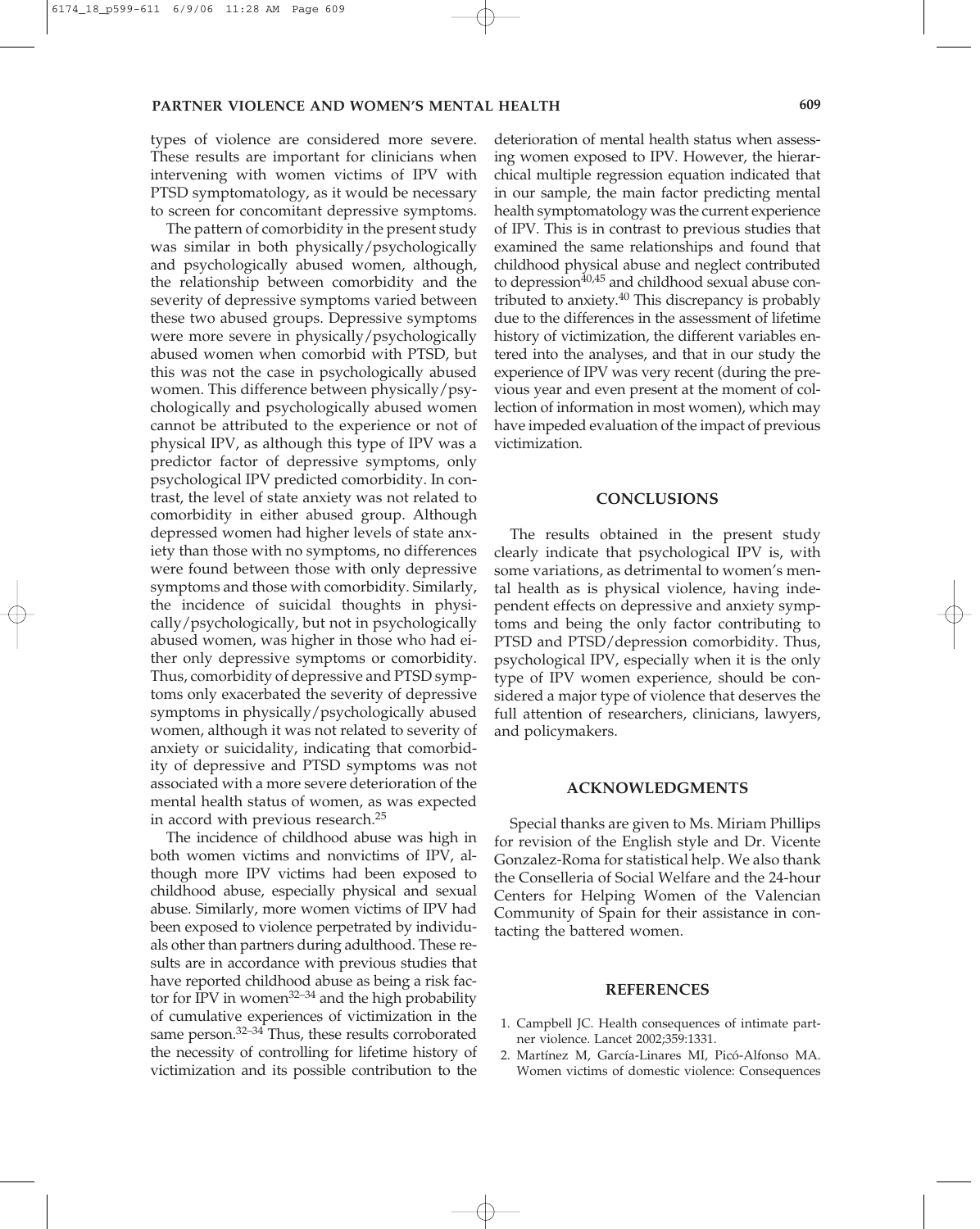for their health and the role of the health system. In: Klein R, Wallner B, eds. Conflict, gender, and violence. Vienna: Studien-Verlag, 2004:55.

- 3. Krug EG, Dahlberg LL, Mercy JA, Zwi AB, Lozano R. World report on violence and health. Geneva: World Health Organization, 2002.
- 4. Saltzman LE, Green YT, Marks JS, Thacker SB. Violence against women as a public health issue: Comments from the CDC. Am J Prev Med 2000;19:325.
- 5. Watts C, Zimmerman C. Violence against women: Global scope and magnitude. Lancet 2002;359:1232.
- 6. Campbell JC, Kub J, Rose L. Depression in battered women. JAMA 1996;51:106.
- 7. Golding JM. Intimate partner violence as a risk factor for mental disorders: A meta-analysis. J Fam Violence 1999;14:99.
- 8. Woods SJ. Prevalence and patterns of posttraumatic stress disorder in abused and post-abused women. Issues Ment Health Nurs 2000;3:309.
- 9. Bergman B, Brismar B. Suicide attempts by battered wives. Acta Psychiatr Scand 1991;83:380.
- 10. Campbell JC, Lewandowski LA. Mental and physical health effects of intimate partner violence on women and children. Psychiatr Clin North Am 1997;20:353.
- 11. Kaslow NJ, Thompson MP, Okun A, et al. Risk and protective factors for suicidal behavior in abused African American women. J Consult Clin Psychol 2002;70:311.
- 12. Coker AL, Smith PH, McKeown RE, King MJ. Frequency and correlates of intimate partner violence by type: Physical, sexual, and psychological battering. Am J Public Health 2000;90:553.
- 13. Follingstad DR, Rutledge LL, Berg BJ, Hause ES, Polek DS. The role of emotional abuse in physical/psychologically abusive relationships. J of Fam Violence 1990;5:107.
- 14. Ratner PA. The incidence of wife abuse and mental health status in abused wives in Edmond, Alberta. Can J Public Health 1993;84:246.
- 15. Street AE, Arias I. Psychological abuse and posttraumatic stress disorder in battered women: Examining the roles of shame and guilt. Violence Vict 2001;16:65.
- 16. Sackett LA, Saunders DG. The impact of different forms of psychological abuse on battered women. Violence Vict 1999;14:105.
- 17. Basile KC, Arias I, Desai S, Thompson MP. The differential association of intimate partner physical, sexual, psychological, and stalking violence and posttraumatic stress symptoms in a nationally representative sample of women. J Traumatic Stress 2004; 17:413.
- 18. Wingood GM, DiClemente RJ, Raj A. Adverse consequences of intimate partner abuse among women in non-urban domestic violence shelters. Am J Prev Med 2000;19:270.
- 19. Bennice JA, Resick PA, Mechanic M, Astin M. The relative effects of intimate partner physical and sexual violence on post-traumatic stress disorder symptomatology. Violence Vict 2003;18:87.
- 20. Campbell JC, Soeken K. Forced sex and intimate partner violence: Effects on women's health. Violence Women 1999;5:1017.
- 21. O'Leary KD. Psychological abuse: A variable deserving critical attention in domestic violence. Violence Vict 1999;14:3.
- 22. Katz J, Arias I. Psychological abuse and depressive symptoms in dating women: Do different types of abuse have differential effects? J Fam Violence 1999; 14:281.
- 23. Breslau N, Davis GC, Peterson EL, Schultz LR. A second look at comorbidity in victims of trauma: The posttraumatic stress disorder-major depression connection. Biol Psychiatry 2000;48:902.
- 24. O'Donnell ML, Creamer M, Pattison P. Posttraumatic stress disorder and depression following trauma: Understanding comorbidity. Am J Psychiatry 2004;161: 1390.
- 25. Shalev AY, Freedman S, Pen T, et al. Prospective study of posttraumatic stress disorder and depression following trauma. Am J Psychiatry 1998;155:630.
- 26. Kilpatrick DG, Ruggiero KJ, Acierno R, Saunders BE, Resnick HS, Best CL. Violence and risk of PTSD, major depression, substance abuse/dependence, and comorbidity: Results from the National Survey of Adolescents. J Consult Clin Psychol 2003;71:692.
- 27. Owens GP, Chard KM. Comorbidity and psychiatric diagnoses among women reporting child sexual abuse. Child Abuse Negl 2003;27:1075.
- 28. Echeburúa E, Corral P, Amor PJ. Evaluation of psychological harm in the victims of violent crime. Psychol Spain 2003;7:10.
- 29. Cascardi M, O`Leary KD, Schlee KA. Co-occurrence and correlates of posttraumatic stress disorder and major depression in physical/psychologically abused women. J Fam Violence 1999;14:227.
- 30. Nixon RD, Resick P, Nishith P. An exploration of comorbid depression among female victims of intimate partner violence with posttraumatic stress disorder. J Affect Disord 2004;82:315.
- 31. Stein MB, Kennedy C. Major depressive and posttraumatic stress disorder comorbidity in female victims of intimate partner violence. J Affect Disord 2001; 66:133.
- 32. Bensley L, Van Eenwyk J, Wynkoop Simmons K. Childhood family violence history and women's risk for intimate partner violence and poor health. Am J Prev Med 2003;25:38.
- 33. Desai S, Arias I, Thompson MP, Basile KC. Childhood victimization and subsequent adult revictimization assessed in a nationally representative sample of women and men. Violence Vict 2002;17:639.
- 34. Arias I. The legacy of child maltreatment: Long-term health consequences for women. J Womens Health 2004;13:468.
- 35. Arnow BA. Relationships between childhood maltreatment, adult health and psychiatric outcomes, and medical utilization. J Clin Psychiatry 2004;65:10.
- 36. Farley M, Patsalides BM. Physical symptoms, posttraumatic stress disorder, and healthcare utilization